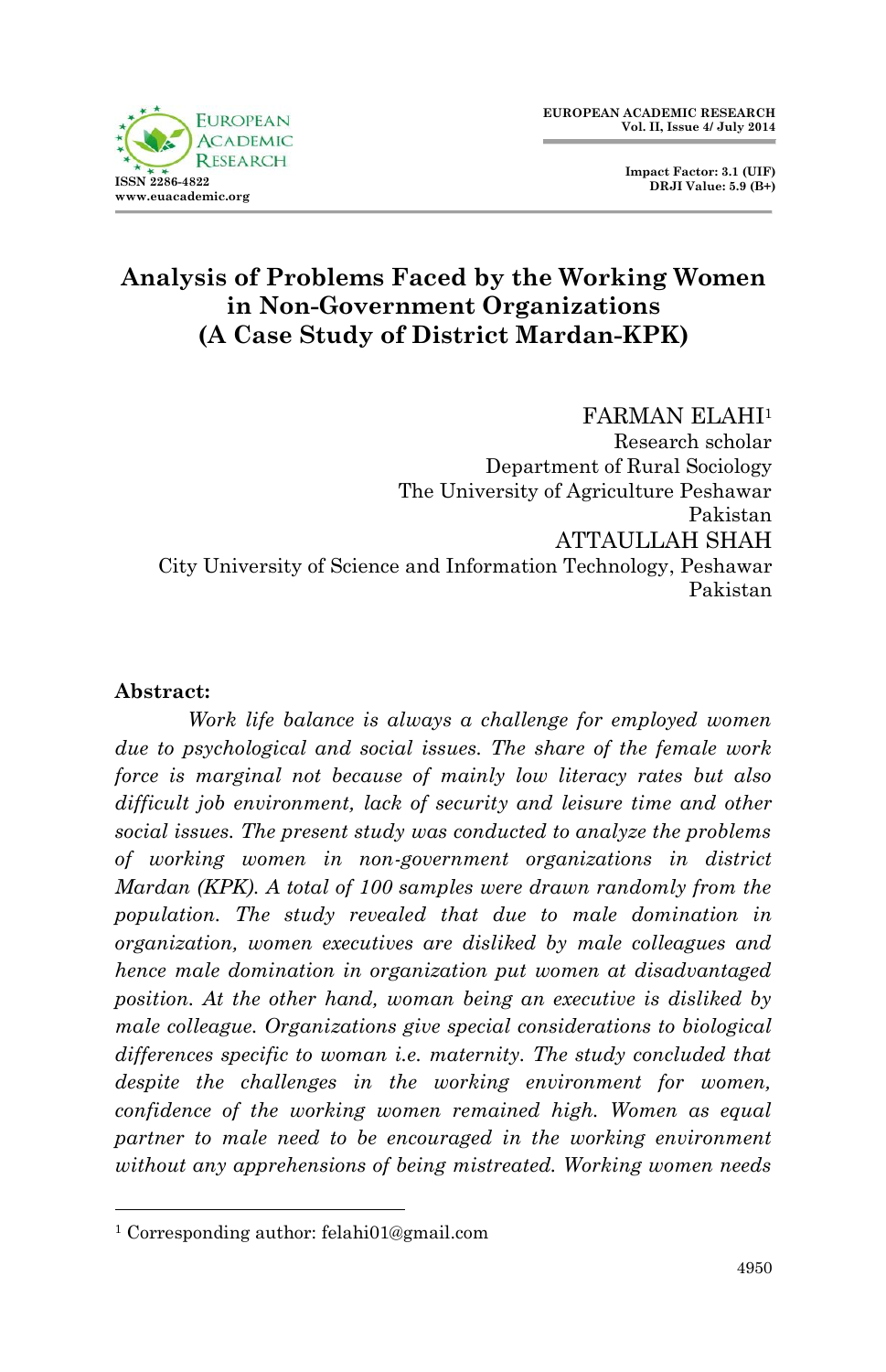*to be properly educated through proper trainings to take care of both working environment and family life.*

**Key words:** work life, female, job environment, security, leisure time

## **Introduction**

Since inception of human race, women have been part of labor force, and domestic duties. However, this traditional perception began to change due to industrialization. During 19th century, the role of so-called new women continued to evolve vividly in Europe and United States during World War 2 and 1950s. In 1972, the United States declaration of Title 7 of the Equal Opportunities Act abandoned discrimination in recruitments on basis of sex (Natasha & Kathryn, 2010). In Pakistan, the division of labor on the basis of productive and reproductive roles in society confined women to the reproductive roles by giving fewer opportunities of acceleration and career development to them resulting less stabilization of national development. (Farzana, 2000)

## **Research Methodology**

A total of 150 non-governmental organizations are working in the study area, where 135 females were working. A sample size of 100 respondents was selected for the purpose under the criteria devised by Sekaran (2003) was randomly selected. A well thought-out interview schedule was prepared and used as an instrument for data collection from the universe. Interview schedule was to cover all the aspects of the study pertaining to working women problems. The data collected for the study were analyzed by using appropriate statistical tools and tests i.e. frequencies and percentages were used for summarizing data. Associations were tested by using following statistical tests.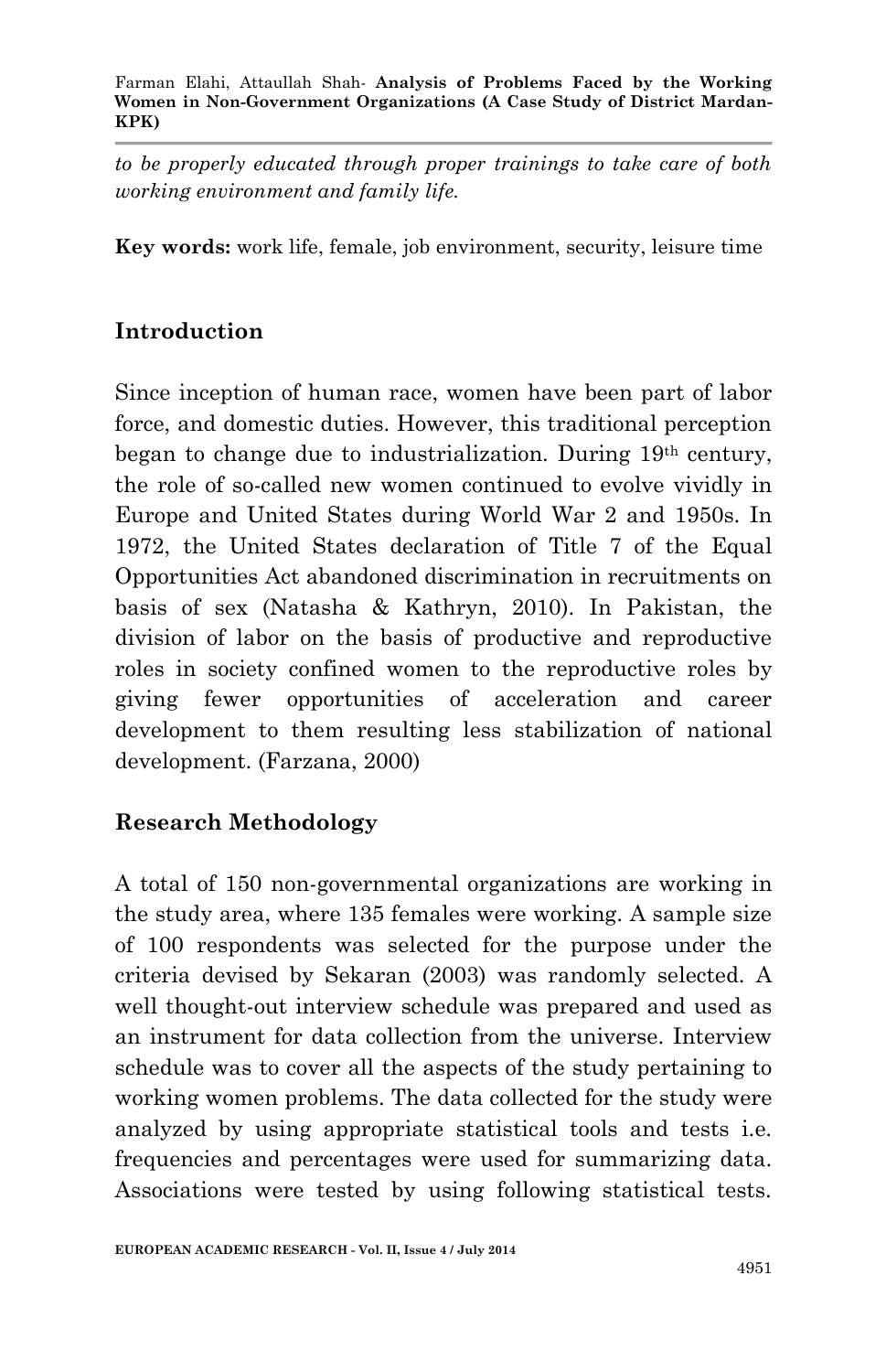Uni-variate analysis was carried out for independent and dependent variables, which consist of frequency distribution and percentages. Bi-variate analyses were carried out to study the association between independent and dependent variables. Chi-square  $(x^2)$  test was used to test the association between the two variables. Following statistical procedure were adopted to calculate the value of chi-square statistics. Tai. (Tai, 1978)

$$
\begin{array}{rcl}\n(\chi 2) & = & \sum \sum \quad \frac{(fij - Fij)^2}{Fij} \\
\hline\n\text{Fi Fj} & \text{Fij}\n\end{array}
$$

Where

 $\gamma$  = Chi-square for two categorical variables fij = the observed frequencies in the cross-classified category at ith row and jth column

Fij = the expected frequency for the same category, assuming no association between variables under investigation

| Df | $=$ | $(r-1)$ $(c-1)$       | where |  |  |
|----|-----|-----------------------|-------|--|--|
| Df | $=$ | Degree of freedom     |       |  |  |
| r  | $=$ | the number of rows    |       |  |  |
| c  | =   | the number of columns |       |  |  |

# **Results and Discussion**

It is a challenge for organizations not only to manage effective implementation of fair policies and reinforcing appropriate managerial behaviors but also to pay attention to their employees perceptions of discrimination, which is very important because employees beliefs, whether or not they are consistent with reality that directly affect their behaviors in workplace. (Eisenberger, Fasolo,and Davis-LaMastro, (1990), Barak, Cherin, and Berkman, (1998).

Though comprising almost 50% of the U.S. workforce, women occupy only about 30% of all salaried manager positions, 20% of middle manager positions, and about 5% of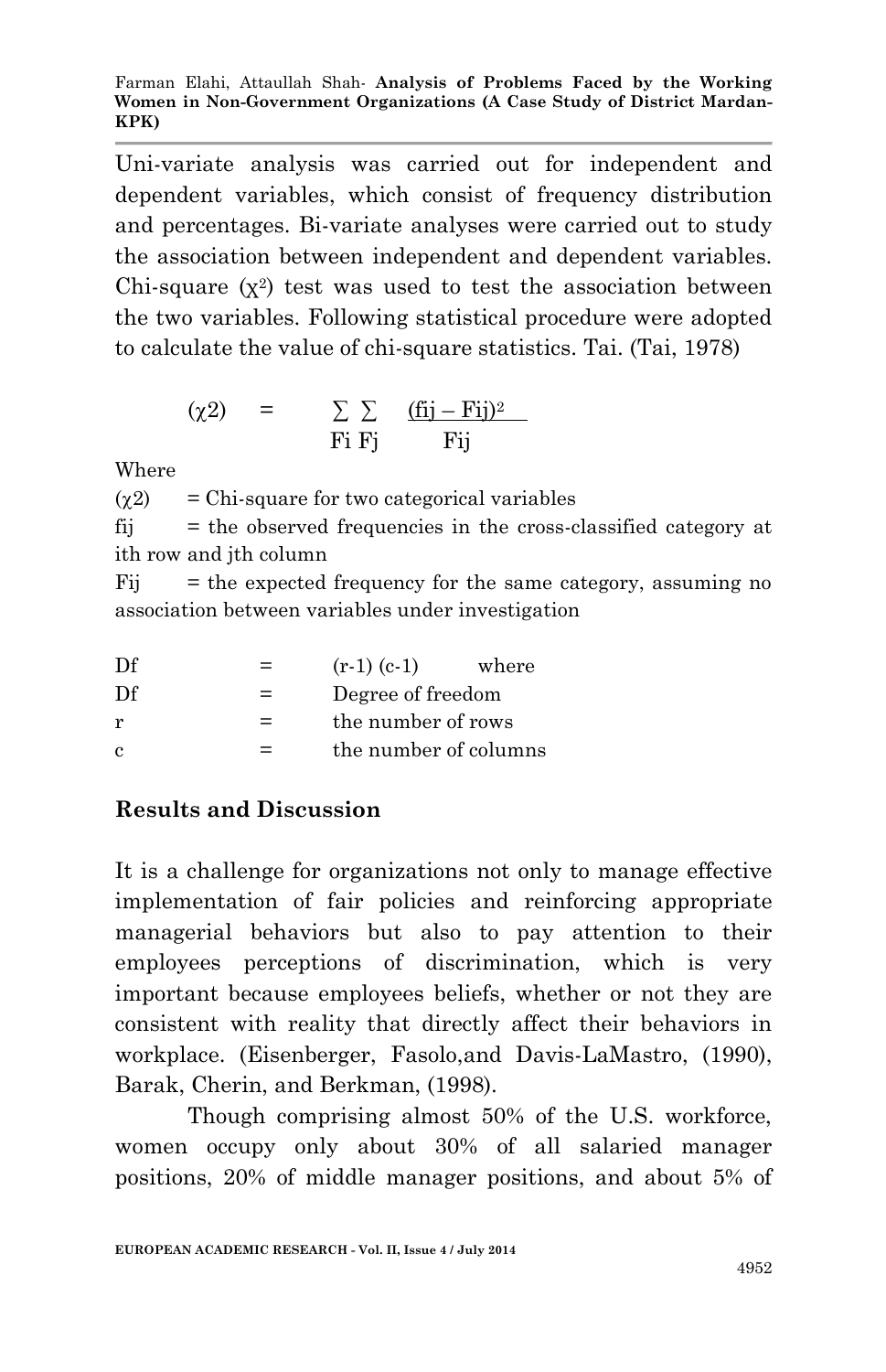executive level positions, (Bose and Whaley, (2001), Fagenson and Jackson,(1993), Rice, (1994).

Boys and girls in most societies are socialized differently and this is played out in the work place later in their lives, where men always want to be in charge to dominate, (Lambani Matodzi and Nancy, (2013).

Further, the findings depict clearer picture of the subject under discussion.

Table 1 below indicated that majority 82.0% respondents agreed that they have changed their job due to discrimination either by bosses or other employees. While on other hand 18 (18%) respondents strongly agreed with the statement. The result of the study disclosed that out of 100 respondents majority i-e 45 agreed that male domination in organization puts them at disadvantage or secondary positions. 32 respondents were strongly agreed, while 8 stayed neutral with the statement.

Majority (42%) respondents out of 100 agreed that they being an executive were disliked by male colleagues, (33%) strongly agreed, (20%) stayed neutral, and (5%) disagreed with the above statement. Majority 42 agreed that they being executives were not liked by superiors, 21 disagreed, followed by 20 stayed neutral, and 15 strong agreed with the statement.

The study further revealed that 55 respondents disagreed that they got the job or promotion by taking advantage of being a women, 16 respondents strongly agreed with the statement, same as 16 respondents stayed neutral, while 13 respondents agreed. Almost (47%) among 100 respondents disagreed that being working women they were preferred by superiors over male executives, (25%) agreed with the statement, (20%) stayed neutral, while (8%) strongly agreed to it. In addition among 100 respondents 35 strongly agreed that they feel insecure without male help, followed by 28 agreed with the statement, 26 stayed neutral, while 11 disagreed.Out of 100 respondents, (43%) agreed that boss is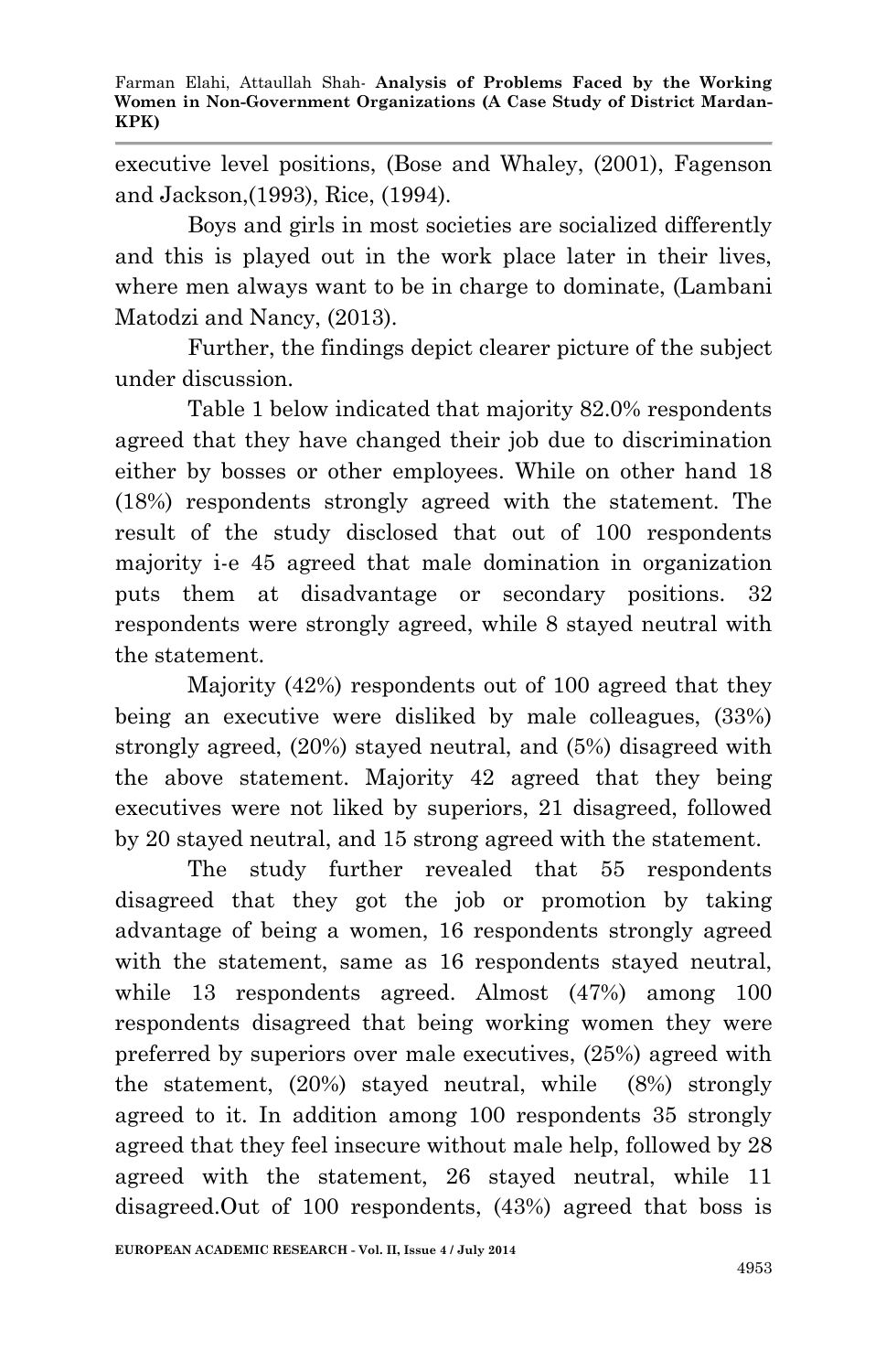sympathetic to woman executives, (34%) stayed neutral, (23%) disagreed with the above statement.

The study indicates that about 44 respondents among 100 agreed that generally employer/boss extends concessions to woman executives, followed by 37 stayed neutral, 15 disagreed with the statement, 4 respondents while strongly agreed.

Similarly, (44%) respondents among 100 respondents stayed neutral that organization ensures equal treatment, (41%) agreed with the statement, (8%) strongly agreed, while (7%) disagreed. Likewise, 52 strongly agreed that organization ensures redressal/checking of harassment of working woman, 18 stayed neutral, same as followed by 18 disagreed with the statement, and 12 respondents strongly agreed.

The study further shows that almost (65%) out of 100 respondents agreed that organization recognizes and gives special considerations to biological differences (Maternity) those are specific to woman, (24%) strongly agreed, while (11%) stayed neutral with the above statement.

**Table 1: Frequency and percentage distribution of the respondents regarding discrimination.**

| <b>Discrimination</b>                                                                                        | S.A       | $\mathbf{A}$ | Neutral        | <b>Disagree</b> |
|--------------------------------------------------------------------------------------------------------------|-----------|--------------|----------------|-----------------|
| job<br>Have<br>changed<br>due<br>vou<br>ever<br>to<br>discrimination, either by bosses or other<br>employees | 18(18.0)  | 82 (82.0)    | 0 <sup>0</sup> | 0 <sub>0</sub>  |
| Male domination in organization puts you at<br>disadvantage or secondary.                                    | 32(32.0)  | 45(45.0)     | 8(8)           | 15(15)          |
| You being an executive is disliked by male<br>colleagues                                                     | 33 (33.0) | 42(42.0)     | 20(20.0)       | 5(5.0)          |
| You being an executive is not liked by<br>superiors                                                          | 15(15.0)  | 42(42.0)     | 20(20.0)       | 21(21.0)        |
| You got the job or promotion by taking<br>advantage of being a woman                                         | 16(16.0)  | 13(13.0)     | 16(16.0)       | 55(55.0)        |
| Being working woman you are preferred by<br>superiors over male executives                                   | 8(8.0)    | 25(25.0)     | 20(20.0)       | 47(47.0)        |
| You feel insecure without male help.                                                                         | 35 (35.0) | 28 (38.0)    | 26(26.0)       | 11(11.0)        |
| Boss is sympathetic to woman executives                                                                      | 0(0.0)    | 43(43.0)     | 34 (34)        | 23(23.0)        |
| Generally Employer/Boss extends concessions<br>to woman executives.                                          | 4(4.0)    | 44 (44.0)    | 37 (37.0)      | 15(15.0)        |
| Organization ensures equal treatment                                                                         | 8(8.0)    | 41(41.0)     | 44 (44.0)      | 7(7.0)          |
| Organization ensures redressal/checking of<br>harassment of working woman                                    | 12(12.0)  | 52(52.0)     | 18(18.0)       | 18(18.0)        |

**EUROPEAN ACADEMIC RESEARCH - Vol. II, Issue 4 / July 2014**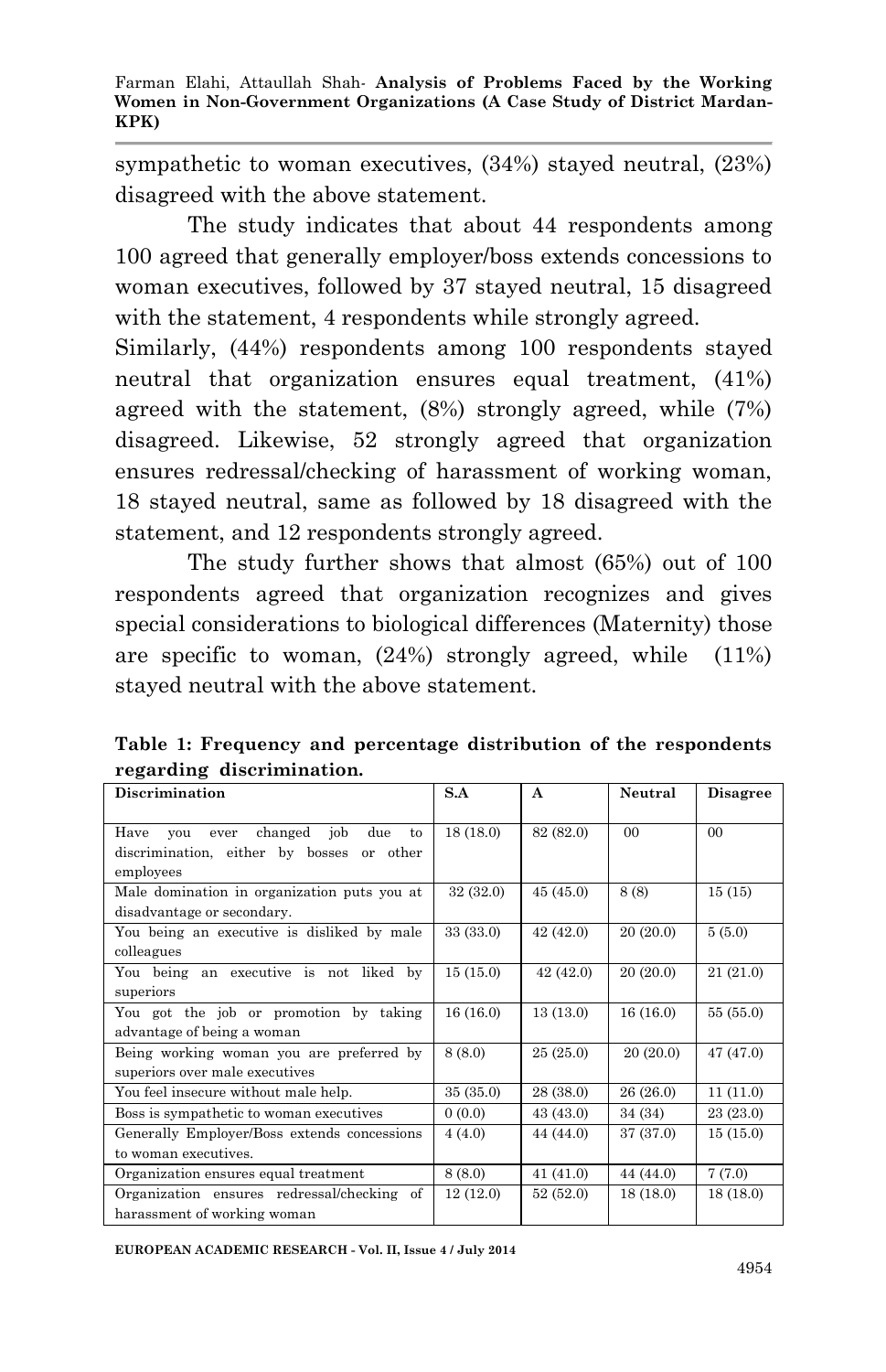Farman Elahi, Attaullah Shah*-* **Analysis of Problems Faced by the Working Women in Non-Government Organizations (A Case Study of District Mardan-KPK)**

| Organization recognizes and gives special         | 24(24.0) | 65(65.0) | 11(11.0) | 0(0)     |
|---------------------------------------------------|----------|----------|----------|----------|
| biological<br>differences<br>considerations<br>to |          |          |          |          |
| (Maternity) those are specific to woman.          |          |          |          |          |
| All the ways that women have ended up             | 4(4.0)   | 25(25.0) | 40(40.0) | 31(31.0) |
| feeling badly about themselves                    |          |          |          |          |

 **\***Values in the table present frequency while values in the parenthesis represent percentage\*

## **Bivariate Analysis**

Dependent variable (Undertaking family role) was cross tabulated with independent variable (discrimination) and appropriate statistics i.e.  $x^2$  was used to ascertain the relationship between the dependent and independent variables as shown below.

A highly significant ( $p = 0.000$ ) association was found between ever changed job due to discrimination, either by bosses or other employees with undertaking family role. A significant ( $p = 0.029$ ) association was found between male domination in organization puts you at disadvantage or secondary with undertaking family role. A highly significant (p =0.000) association was found between you being an executive is disliked by male colleagues and undertaking family role. A non-significant ( $p = 0.175$ ) association found between you being an executive is not liked by superiors with undertaking family role. A significant ( $p = 0.000$ ) association found between you got the job or promotion by taking advantage of being a woman with undertaking family role. A significant  $(p = 0.007)$ association detected between working woman you are preferred by superiors over male executives and undertaking family role. A significant ( $p = 0.020$ ) association was detected between you feel insecure without male help with undertaking family role. A significant (p=0.00) association found between sympathetic to woman executives and undertaking family role. A highly significant ( $p = 0.000$ ) association was found between generally employer/boss extends concessions to woman executives and undertaking family role. A highly significant (p=0.00)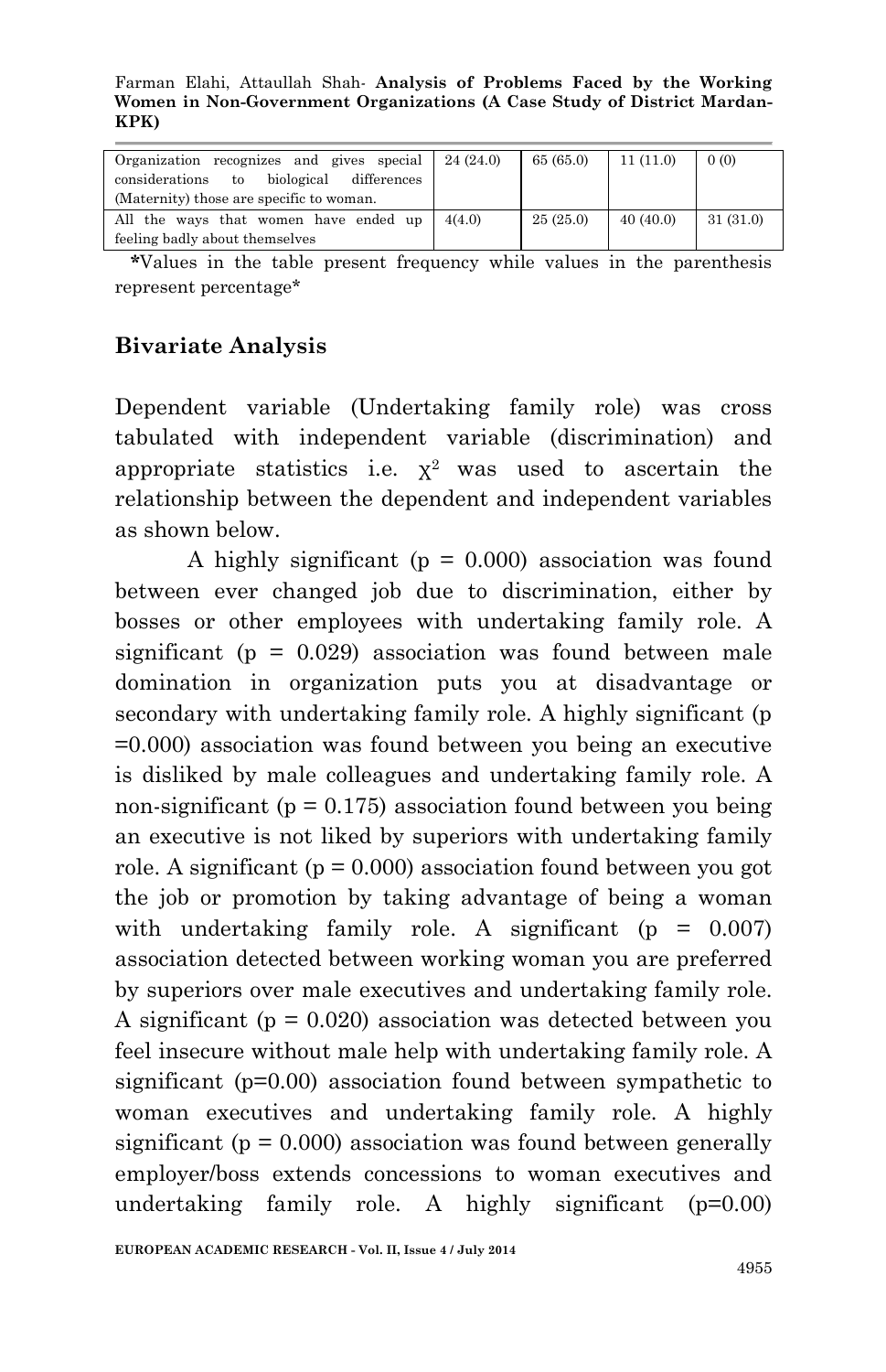association detected between organization ensures equal treatment with undertaking family role. A highly significant (p=0.00) association found between organization ensures redressal/checking of harassment of working woman with undertaking family role. A significant  $(p = 0, 041)$  association detected between organization recognizes and gives special considerations to biological differences (Maternity) those are specific to woman with undertaking family role. A nonsignificant ( $p = 0.097$ ) association was found between all the ways that women have ended up feeling badly about themselves and undertaking family role.

| Discrimination                  | Attitude | Undertaking<br>family |                | Total     | Chi square         |
|---------------------------------|----------|-----------------------|----------------|-----------|--------------------|
|                                 |          | role                  |                |           | $(\chi^2)$ P value |
|                                 |          | satisfied             | Un             |           |                    |
|                                 |          |                       | satisfied      |           |                    |
| Have you ever changed job       | Yes      | 18                    | 0 <sub>0</sub> | 18(18.0)  | $\chi^2 = 24.439$  |
| due to discrimination, either   | No       | 59 (13.0)             | 23 (23.0)      | 82 (82.0) | $(p = 0.000)$      |
| by bosses or other employees    |          |                       |                |           |                    |
| domination<br>Male<br>in        | Strongly | 23 (23.0)             | 9(9.0)         | 31 (31.0) | $\gamma^2 = 9.016$ |
| organization puts<br>you<br>at  | agree    |                       |                |           | $(p = 0.029)$      |
| disadvantage or secondary       | Agree    | 38 (38.0)             | (00)           | 38 (38.0) |                    |
|                                 | Neutral  | 8(8.0)                | 7(7.0)         | 15(15.0)  |                    |
|                                 | Disagree | 8(8.0)                | 8(8.0)         | 16(16.0)  |                    |
| You being an executive is       | Strongly | 28 (28.0)             | 5(5.0)         | 33 (33.0) | $\chi^2 = 18.047$  |
| disliked by male colleagues     | agree    |                       |                |           | $(p = 0.000)$      |
|                                 | Agree    | 33(33.0)              | 9(9.0)         | 42(42.0)  |                    |
|                                 | Neutral  | 16(16.0)              | 4(4.0)         | 20(20)    |                    |
|                                 | Disagree | (00)                  | 5(5.0)         | 5(5.0)    |                    |
| You being an executive is not   | Strongly | 13                    | 2(2.0)         | 15        | $\gamma^2 = 4.952$ |
| liked by superiors              | agree    |                       |                |           | $(p = 0.175)$      |
|                                 | Agree    | 33(33.0)              | 9(9.0)         | 42(42.0)  |                    |
|                                 | Neutral  | 17(17.0)              | 3(3.0)         | 20(20.0)  |                    |
|                                 | Disagree | 14(14.0)              | 9(9.0)         | 23(23.0)  |                    |
| You got the job or promotion    | Strongly | 16(16.0)              | $\mathbf{0}$   | 16(16.0)  | $\chi^2 = 24.439$  |
| by taking advantage of being    | agree    |                       |                |           | $(p = 0.000)$      |
| a woman                         | Agree    | 13(13.0)              | $\mathbf{0}$   | 13(13.0)  |                    |
|                                 | Neutral  | 16(16.0)              | $\theta$       | 16(16.0)  |                    |
|                                 | Disagree | 32 (32.0)             | 23 (23.0)      | 55(55.0)  |                    |
| Being working woman you         | Strongly | 8(8.0)                | $00\,$         | 8(8.0)    | $\gamma^2 = 9.593$ |
| are preferred by superiors      | agree    |                       |                |           | $(p = 0.007)$      |
| over male executives            | Agree    | 21(21.0)              | 4(4.0)         | 25(25.0)  |                    |
|                                 | Neutral  | 18(18.0)              | 2(2.0)         | 20 (20.0) |                    |
|                                 | Disagree | 20 (20.0)             | 17 (17.0)      | 47 (47.0) |                    |
| You feel<br>without<br>insecure | Strongly | 33 (33.0)             | 2(2.0)         | 35(35.0)  | $\chi^2 = 9.796$   |

**Association between Discrimination and Undertaking family role.**

**EUROPEAN ACADEMIC RESEARCH - Vol. II, Issue 4 / July 2014**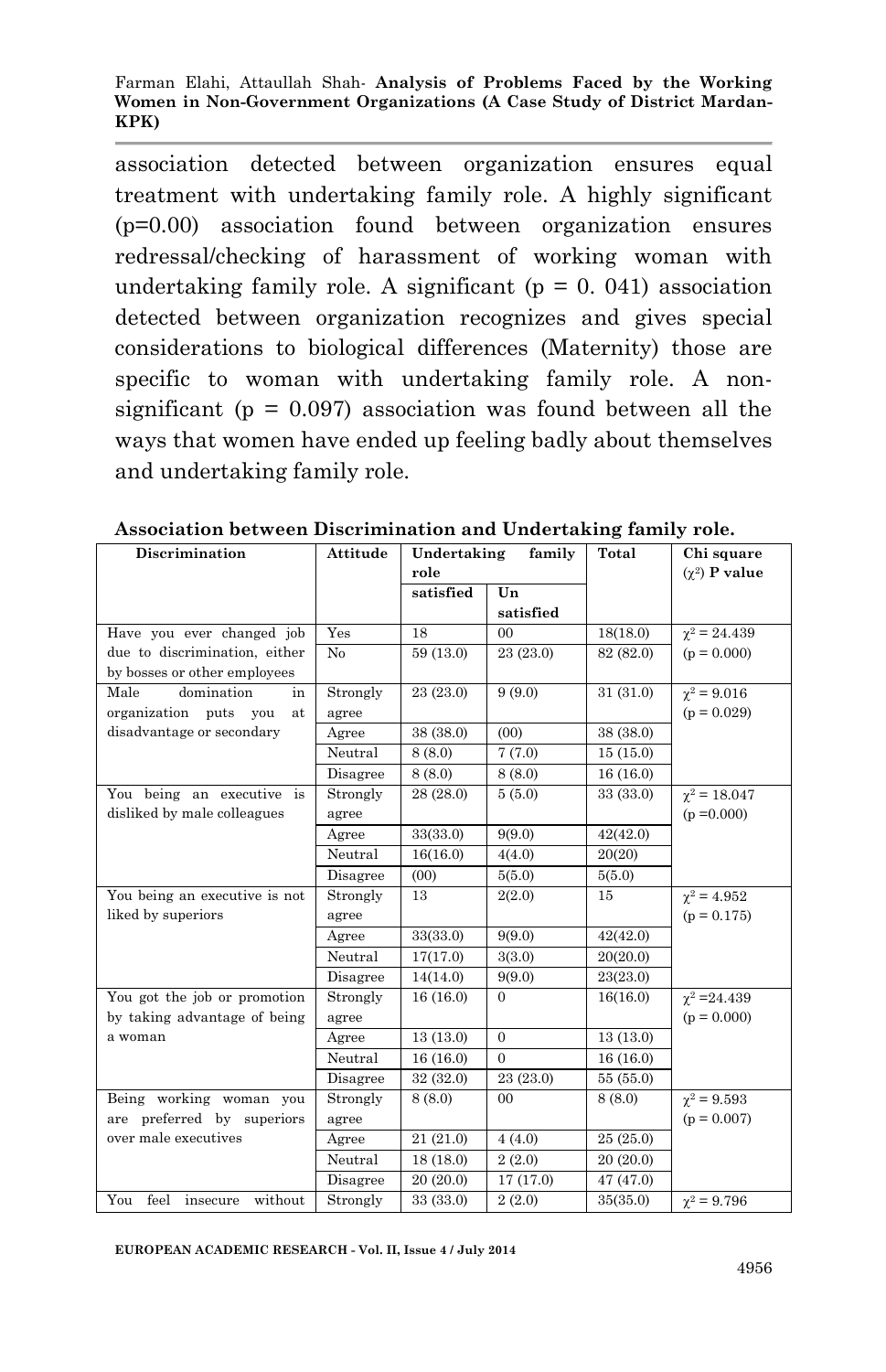#### Farman Elahi, Attaullah Shah*-* **Analysis of Problems Faced by the Working Women in Non-Government Organizations (A Case Study of District Mardan-KPK)**

| male help.                      | agree    |                |                |                | $(p = 0.020)$       |
|---------------------------------|----------|----------------|----------------|----------------|---------------------|
|                                 | Agree    | 18(18.0)       | 10(10.0)       | 28 (28.0)      |                     |
|                                 | Neutral  | 19(19.0)       | 7(7.0)         | 26 (26.0)      |                     |
|                                 | Disagree | 7(7.0)         | 4(4.0)         | 11(11.0)       |                     |
| Boss is sympathetic to woman    | Strongly | $00\,$         | $00\,$         | 0 <sub>0</sub> | $\chi^2 = 61.413$   |
| executives                      | agree    |                |                |                | $(p = 0.000)$       |
|                                 | Agree    | 43 (43.0)      | (00)           | 43 (43.3)      |                     |
|                                 | Neutral  | 30(30.0)       | 4(4.0)         | 34 (34.3)      |                     |
|                                 | Disagree | 4(4.0)         | 19(19.0)       | 23 (23.0)      |                     |
| Generally<br>Employer/Boss      | Strongly | 00             | 4(4.0)         | 4(4.0)         | $\gamma^2 = 79.467$ |
| extends concessions to woman    | agree    |                |                |                | $(p = 0.000)$       |
| executives.                     | Agree    | 40(40.0)       | 4(4.0)         | 44 (44.0)      |                     |
|                                 | Neutral  | 37 (37.0)      | 0 <sup>0</sup> | 37 (37.0)      |                     |
|                                 | Disagree | 00             | 15(15.0)       | 15(15.0)       |                     |
| Organization ensures equal      | Strongly | 8(8.0)         | 0 <sup>0</sup> | 8(8.0)         | $\chi^2 = 30.339$   |
| treatment                       | agree    |                |                |                | $(p = 0.000)$       |
|                                 | Agree    | 37 (37.0)      | 4(4.0)         | 41(41.0)       |                     |
|                                 | Neutral  | 32 (32.0)      | 12 (12.0)      | 44 (44.0)      |                     |
|                                 | Disagree | 0 <sub>0</sub> | 7(7.0)         | 7(7.0)         |                     |
| Organization<br>ensures         | Strongly | 12(12.0)       | $00\,$         | 12(12.0)       | $\gamma^2 = 16.291$ |
| redressal/checking<br>οf        | agree    |                |                |                | $(p = 0.000)$       |
| working<br>harassment<br>of     | Agree    | 44 (44.0)      | 8(8.0)         | 52(52.0)       |                     |
| woman                           | Neutral  | 13(13.0)       | 5(5.0)         | 18(18.0)       |                     |
|                                 | Disagree | 8(8.0)         | 10(10.0)       | 18(18.0)       |                     |
| Organization recognizes and     | Strongly | 15(15.0)       | 9(9.0)         | 24 (24.0)      | $\chi^2 = 52.081$   |
| gives special considerations to | agree    |                |                |                | $(p = 0.041)$       |
| biological<br>differences       | Agree    | 62(62.0)       | 3(3.0)         | 65 (65.0)      |                     |
| (Maternity) those are specific  | Neutral  | 00             | 11(11.0)       | 11(11.0)       |                     |
| to woman.                       | Disagree | 0 <sub>0</sub> | 0 <sub>0</sub> | 0 <sub>0</sub> |                     |
| All the ways that women have    | Strongly | 4(4.0)         | $00\,$         | 4(4.0)         | $\chi^2 = 6.629$    |
| ended up feeling badly about    | agree    |                |                |                | $(p = 0.097)$       |
| themselves                      | Agree    | 17(17.0)       | 8(8.0)         | 25(25.0)       |                     |
|                                 | Neutral  | 35 (35.0)      | 5(5.0)         | 40 (40.0)      |                     |
|                                 | Disagree | 21(21.0)       | 10(10.0)       | 31 (31.0)      |                     |

### **Summary, Conclusions and Recommendations**

The main objective of this study was to elaborate phenomenon of Discrimination. The relationship was measured between discrimination and undertaking family role respectively. The association between the above mentioned variables i.e. independent variables and dependent variables were measured by using Chi Square test. The findings of the study revealed that majority of the respondents change their jobs due to discrimination by their bosses and employees in respective organizations.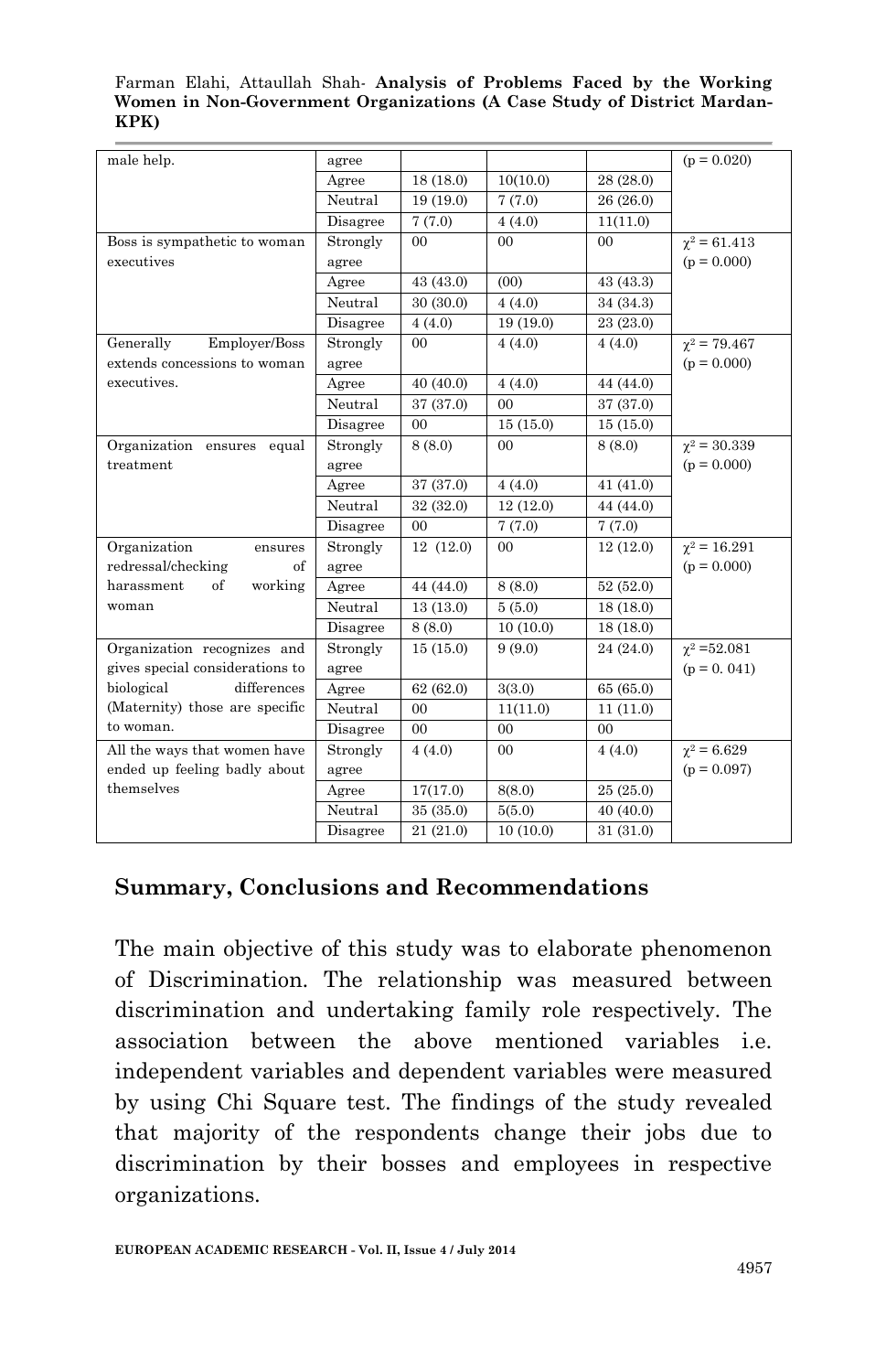Farman Elahi, Attaullah Shah*-* **Analysis of Problems Faced by the Working Women in Non-Government Organizations (A Case Study of District Mardan-KPK)**

Most of the female employees were of the view that male domination in organizations has put them in disadvantage or secondary positions. Respondents agreed that they are disliked as being executive by male colleagues and superiors and considered them less smart than the male workers. Respondents were also of the view that they are not preferred being woman by their male executives.

Most of the respondents felt insecure without male help. The study concluded that job discover on the basis on gender was not in existence inspite of male dominance.

Woman as an executive had equal opportunity to perform alike with men and were enjoying all the perks and benefits like promotion and incentives with men without receiving any sympathetic considerations for organization rather an equality and treatment on part of organization was prevalent for both the genders. Women had access to all the privileges given to them by United Nations such as maternity leave etc.

A high level of admiration was discovered for women as executives as had the capacities to initiate any strategy at the workplace. The leadership qualities emanated from women were highly elegized, however had problems in efficient management at household level while taking care of families members. Women as an equal partner to the male to be encouraged into working environment without any apprehensions being mistreated at the hands of male bosses. Proper trainings and seminars need to be organized from time to time wherein working women are given proper opportunity without any fear and opportunity to speak up for the agonies they are faced with in the working environment.